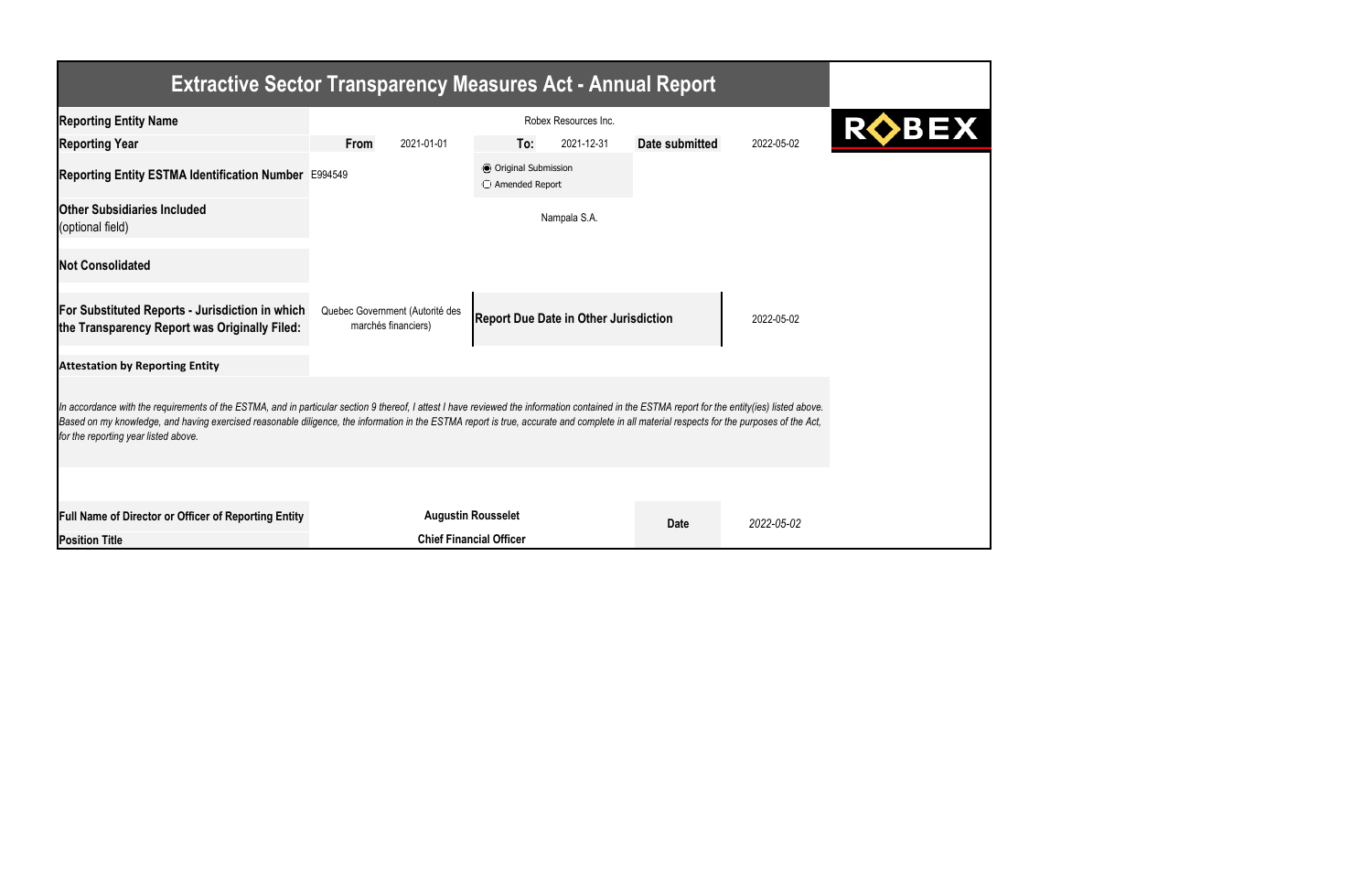



## **STATEMENT UNDER THE ACT RESPECTING TRANSPARENCY MEASURES IN THE MINING, OIL AND GAS INDUSTRIES** (s.1)

Fiscal year covered by the statement: from  $\frac{1}{2}$  January 1, 2021

 $\overline{b}$  December 31, 2021

Name of the entity filing the statement: Robex Resources inc.

Name(s) of the subsidiary or subsidiaries for which the entity files the statement, where applicable:

Nampala S.A.

## **CERTIFICATE**

I certify that I have examined the information contained in the statement of Robex Resources inc.  $\qquad \qquad |$  for the fiscal year that began on January 1, 2021  $\qquad \qquad |$  and . To my knowledge and having exercised due diligence, the information contained in the statement is, in all material respects for the purposes of the Act, true, accurate and complete. ended on December 31, 2021

Full name of the officer or director: Augustin Rousselet

Title of position: Chief Financial Officer

Date: May 2, 2022

[Signature]